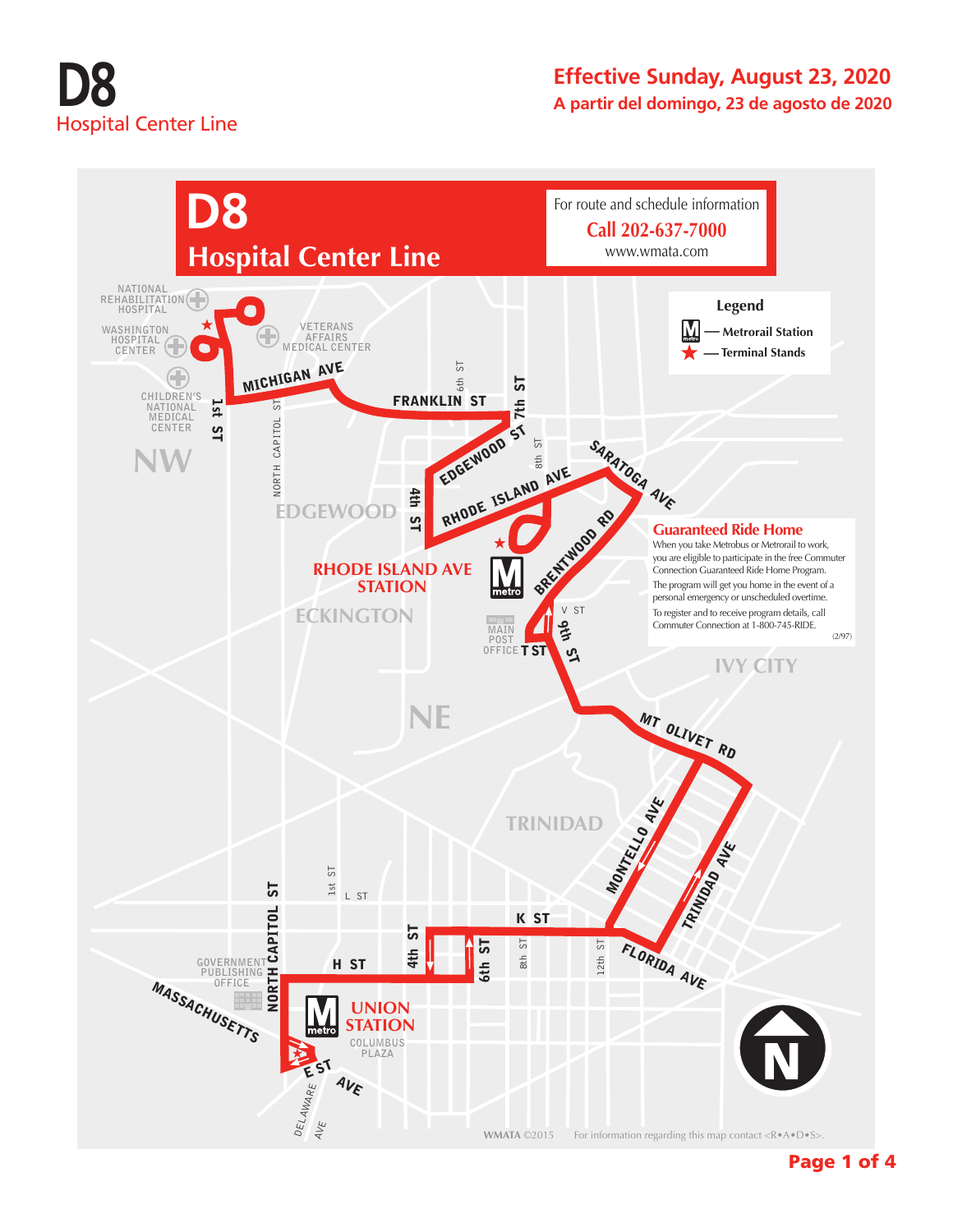

#### **Effective Sunday, August 23, 2020 A partir del domingo, 23 de agosto de 2020**

### **Northbound To Washington Hospital Center**

|                                  |                                                                             |                                               | <b>Monday thru Friday—De Lunes a viernes</b>             |                                                         |                                      |                                                                                  |
|----------------------------------|-----------------------------------------------------------------------------|-----------------------------------------------|----------------------------------------------------------|---------------------------------------------------------|--------------------------------------|----------------------------------------------------------------------------------|
| Route<br>Number                  | Massachu-<br>setts Ave.<br>& 1st St.<br>$(W)$ NE<br>(Union<br>Station)<br>М | K<br>&<br>8th Sts.<br>NE<br><b>AM Service</b> | Mt. Olivet<br>Rd. &<br>Montello<br>Ave. NE<br>(Trinidad) | Rhode<br>Island<br>Ave<br>М<br><b>Servicio matutino</b> | Edge-<br>wood<br>&<br>6th Sts.<br>NE | 1st St. NW<br>&<br>roadway to<br><b>National Re-</b><br>habilitation<br>Hospital |
| D <sub>8</sub>                   | 6:00                                                                        | 6:09                                          | 6:16                                                     | 6:27                                                    | 6:35                                 | 6:45                                                                             |
| D <sub>8</sub>                   | 6:30                                                                        | 6:39                                          | 6:47                                                     | 6:59                                                    | 7:08                                 | 7:19                                                                             |
| D <sub>8</sub>                   | 7:00                                                                        | 7:09                                          | 7:17                                                     | 7:29                                                    | 7:38                                 | 7:49                                                                             |
| D <sub>8</sub>                   | 7:30                                                                        | 7:41                                          | 7:51                                                     | 8:05                                                    | 8:15                                 | 8:28                                                                             |
| D <sub>8</sub>                   | 8:00                                                                        | 8:11                                          | 8:21                                                     | 8:35                                                    | 8:45                                 | 8:58                                                                             |
| D <sub>8</sub>                   | 8:30                                                                        | 8:41                                          | 8:51                                                     | 9:05                                                    | 9:15                                 | 9:28                                                                             |
| D <sub>8</sub>                   | 8:54                                                                        | 9:05                                          | 9:14                                                     | 9:27                                                    | 9:37                                 | 9:50                                                                             |
| D <sub>8</sub>                   | 9:18                                                                        | 9:29                                          | 9:38                                                     | 9:51                                                    | 10:01                                | 10:14                                                                            |
| D <sub>8</sub>                   | 9:42                                                                        | 9:53                                          | 10:02                                                    | 10:15                                                   | 10:25                                | 10:38                                                                            |
| D <sub>8</sub>                   | 10:06                                                                       | 10:17                                         | 10:26                                                    | 10:39                                                   | 10:49                                | 11:02                                                                            |
| D <sub>8</sub>                   | 10:30                                                                       | 10:41                                         | 10:50                                                    | 11:03                                                   | 11:13                                | 11:26                                                                            |
| D <sub>8</sub>                   | 10:54                                                                       | 11:05                                         | 11:14                                                    | 11:27                                                   | 11:37                                | 11:50                                                                            |
| D <sub>8</sub>                   | 11:18                                                                       | 11:29                                         | 11:38                                                    | 11:51                                                   | 12:01                                | 12:14                                                                            |
| D <sub>8</sub>                   | 11:42                                                                       | 11:53                                         | 12:02                                                    | 12:15                                                   | 12:25                                | 12:38                                                                            |
|                                  |                                                                             | <b>PM Service</b>                             | <b>Servicio</b>                                          | vespertino                                              |                                      |                                                                                  |
| D <sub>8</sub>                   | 12:06                                                                       | 12:17                                         | 12:26                                                    | 12:39                                                   | 12:49                                | 1:02                                                                             |
| D <sub>8</sub>                   | 12:30                                                                       | 12:41                                         | 12:50                                                    | 1:03                                                    | 1:13                                 | 1:26                                                                             |
| D <sub>8</sub>                   | 12:54                                                                       | 1:05                                          | 1:14                                                     | 1:27                                                    | 1:37                                 | 1:50                                                                             |
| D <sub>8</sub>                   | 1:18                                                                        | 1:29                                          | 1:38                                                     | 1:51                                                    | 2:01                                 | 2:14                                                                             |
| D <sub>8</sub>                   | 1:32                                                                        | 1:44                                          | 1:54                                                     | 2:09                                                    | 2:21                                 | 2:33                                                                             |
| D <sub>8</sub><br>D <sub>8</sub> | 1:56                                                                        | 2:08                                          | 2:18                                                     | 2:33                                                    | 2:45                                 | 2:57                                                                             |
| D <sub>8</sub>                   | 2:20<br>2:44                                                                | 2:32                                          | 2:42                                                     | 2:57                                                    | 3:09<br>3:33                         | 3:21                                                                             |
| D <sub>8</sub>                   | 3:08                                                                        | 2:56<br>3:20                                  | 3:06<br>3:30                                             | 3:21<br>3:45                                            | 3:57                                 | 3:45<br>4:09                                                                     |
| D <sub>8</sub>                   | 3:32                                                                        | 3:44                                          | 3:55                                                     | 4:11                                                    | 4:23                                 | 4:35                                                                             |
| D <sub>8</sub>                   | 3:56                                                                        | 4:08                                          | 4:19                                                     | 4:35                                                    | 4:47                                 | 4:59                                                                             |
| D <sub>8</sub>                   | 4:20                                                                        | 4:32                                          | 4:43                                                     | 4:59                                                    | 5:11                                 | 5:23                                                                             |
| D <sub>8</sub>                   | 4:44                                                                        | 4:56                                          | 5:07                                                     | 5:23                                                    | 5:35                                 | 5:47                                                                             |
| D <sub>8</sub>                   | 5:08                                                                        | 5:20                                          | 5:31                                                     | 5:47                                                    | 5:59                                 | 6:11                                                                             |
| D <sub>8</sub>                   | 5:42                                                                        | 5:53                                          | 6:03                                                     | 6:17                                                    | 6:27                                 | 6:37                                                                             |
| D <sub>8</sub>                   | 6:06                                                                        | 6:17                                          | 6:27                                                     | 6:41                                                    | 6:51                                 | 7:01                                                                             |
| D8                               | 6:30                                                                        | 6:41                                          | 6:51                                                     | 7:05                                                    | 7:15                                 | 7:25                                                                             |
| D <sub>8</sub>                   | 7:00                                                                        | 7:09                                          | 7:18                                                     | 7:30                                                    | 7:40                                 | 7:49                                                                             |
| D <sub>8</sub>                   | 7:30                                                                        | 7:39                                          | 7:48                                                     | 8:00                                                    | 8:10                                 | 8:19                                                                             |
| D <sub>8</sub>                   | 8:00                                                                        | 8:09                                          | 8:18                                                     | 8:30                                                    | 8:40                                 | 8:49                                                                             |
| D <sub>8</sub>                   | 8:30                                                                        | 8:39                                          | 8:48                                                     | 9:00                                                    | 9:10                                 | 9:19                                                                             |
| D <sub>8</sub>                   | 9:00                                                                        | 9:08                                          | 9:16                                                     | 9:26                                                    | 9:34                                 | 9:43                                                                             |
| D <sub>8</sub>                   | 9:30                                                                        | 9:38                                          | 9:46                                                     | 9:56                                                    | 10:04                                | 10:13                                                                            |
| D <sub>8</sub>                   | 10:00                                                                       | 10:08                                         | 10:16                                                    | 10:26                                                   | 10:34                                | 10:43                                                                            |
| D <sub>8</sub>                   | 10:30                                                                       | 10:38                                         | 10:46                                                    | 10:56                                                   | 11:04                                | 11:13                                                                            |
| D <sub>8</sub>                   | 11:00                                                                       | 11:08                                         | 11:16                                                    | 11:26                                                   | 11:34                                | 11:43                                                                            |
| D <sub>8</sub><br>D <sub>8</sub> | 11:30<br>12:00                                                              | 11:37<br>12:07                                | 11:44<br>12:14                                           | 11:53<br>12:23                                          | 12:01<br>12:31                       | 12:10<br>12:40                                                                   |

● *— Buses sign WASHINGTON HOSPITAL CENTER. El anuncio del autobús muestra WASHINGTON HOSPITAL CENTER.* 

#### Monday thru Friday—De Lunes a viernes **Southbound To Union Station**

| Route<br>Number | 1st St. NW<br>&<br>roadway to<br><b>National Re-</b><br>habilitation<br>Hospital | Edge-<br>wood<br>&<br>6th Sts.<br><b>NE</b> | Rhode<br><b>Island Ave</b><br>М | Montello<br>Ave. &<br>Mt. Olivet<br>Rd. NE<br>(Trinidad) | K<br>&<br>8th Sts.<br>NE | Massachu-<br>setts Ave. &<br>1st St. (W)<br>NE<br>(UNION<br><b>STATION)</b><br>М |
|-----------------|----------------------------------------------------------------------------------|---------------------------------------------|---------------------------------|----------------------------------------------------------|--------------------------|----------------------------------------------------------------------------------|
|                 |                                                                                  | <b>AM Service</b>                           |                                 | - Servicio matutino                                      |                          |                                                                                  |
| D <sub>8</sub>  | 6:09                                                                             | 6:16                                        | 6:22                            | 6:33                                                     | 6:39                     | 6:45                                                                             |
| D <sub>8</sub>  | 6:38                                                                             | 6:46                                        | 6:53                            | 7:06                                                     | 7:13                     | 7:20                                                                             |
| D <sub>8</sub>  | 7:08                                                                             | 7:16                                        | 7:23                            | 7:36                                                     | 7:43                     | 7:50                                                                             |
| D <sub>8</sub>  | 7:38                                                                             | 7:48                                        | 7:57                            | 8:11                                                     | 8:19                     | 8:27                                                                             |
| D <sub>8</sub>  | 8:08                                                                             | 8:18                                        | 8:27                            | 8:41                                                     | 8:49                     | 8:57                                                                             |
| D <sub>8</sub>  | 8:43                                                                             | 8:52                                        | 9:00                            | 9:13                                                     | 9:19                     | 9:27                                                                             |
| D <sub>8</sub>  | 9:10                                                                             | 9:19                                        | 9:27                            | 9:40                                                     | 9:46                     | 9:54                                                                             |
| D <sub>8</sub>  | 9:35                                                                             | 9:44                                        | 9:52                            | 10:05                                                    | 10:11                    | 10:19                                                                            |
| D <sub>8</sub>  | 9:59                                                                             | 10:08                                       | 10:16                           | 10:29                                                    | 10:35                    | 10:43                                                                            |
| D <sub>8</sub>  | 10:23                                                                            | 10:32                                       | 10:40                           | 10:53                                                    | 10:59                    | 11:07                                                                            |
| D <sub>8</sub>  | 10:47                                                                            | 10:56                                       | 11:04                           | 11:17                                                    | 11:23                    | 11:31                                                                            |
| D <sub>8</sub>  | 11:11                                                                            | 11:20                                       | 11:28                           | 11:41                                                    | 11:47                    | 11:55                                                                            |
| D8              | 11:35                                                                            | 11:44                                       | 11:52                           | 12:05                                                    | 12:11                    | 12:19                                                                            |
| D <sub>8</sub>  | 11:59                                                                            | 12:08                                       | 12:16                           | 12:29                                                    | 12:35                    | 12:43                                                                            |
|                 |                                                                                  | <b>PM Service</b>                           |                                 | <b>Servicio vespertino</b>                               |                          |                                                                                  |
| D <sub>8</sub>  | 12:20                                                                            | 12:30                                       | 12:39                           | 12:53                                                    | 12:59                    | 1:07                                                                             |
| D <sub>8</sub>  | 12:44                                                                            | 12:54                                       | 1:03                            | 1:17                                                     | 1:23                     | 1:31                                                                             |
| D <sub>8</sub>  | 1:08                                                                             | 1:18                                        | 1:27                            | 1:41                                                     | 1:47                     | 1:55                                                                             |
| D <sub>8</sub>  | 1:32                                                                             | 1:42                                        | 1:51                            | 2:05                                                     | 2:11                     | 2:19                                                                             |
| D <sub>8</sub>  | 1:56                                                                             | 2:06                                        | 2:15                            | 2:29                                                     | 2:35                     | 2:43                                                                             |
| D <sub>8</sub>  | 2:16                                                                             | 2:27                                        | 2:36                            | 2:50                                                     | 2:57                     | 3:07                                                                             |
| D <sub>8</sub>  | 2:40                                                                             | 2:51                                        | 3:00                            | 3:14                                                     | 3:21                     | 3:31                                                                             |
| D <sub>8</sub>  | 3:04                                                                             | 3:15                                        | 3:24                            | 3:38                                                     | 3:45                     | 3:55                                                                             |
| D <sub>8</sub>  | 3:28                                                                             | 3:39                                        | 3:48                            | 4:02                                                     | 4:09                     | 4:19                                                                             |
| D <sub>8</sub>  | 3:39                                                                             | 3:54                                        | 4:09                            | 4:25                                                     | 4:32                     | 4:43                                                                             |
| D <sub>8</sub>  | 4:03                                                                             | 4:18                                        | 4:33                            | 4:49                                                     | 4:56                     | 5:07                                                                             |
| D <sub>8</sub>  | 4:27                                                                             | 4:42                                        | 4:57                            | 5:13                                                     | 5:20                     | 5:31                                                                             |
| D <sub>8</sub>  | 5:01                                                                             | 5:13                                        | 5:27                            | 5:41                                                     | 5:47                     | 5:55                                                                             |
| D <sub>8</sub>  | 5:25                                                                             | 5:37                                        | 5:51                            | 6:05                                                     | 6:11                     | 6:19                                                                             |
| D <sub>8</sub>  | 5:49                                                                             | 6:01                                        | 6:15                            | 6:29                                                     | 6:35                     | 6:43                                                                             |
| D <sub>8</sub>  | 6:25                                                                             | 6:34                                        | 6:42                            | 6:54                                                     | 7:00                     | 7:07                                                                             |
| D <sub>8</sub>  | 6:49                                                                             | 6:58                                        | 7:06                            | 7:18                                                     | 7:24                     | 7:31                                                                             |
| D <sub>8</sub>  | 7:13                                                                             | 7:22                                        | 7:30                            | 7:42                                                     | 7:48                     | 7:55                                                                             |
| D <sub>8</sub>  | 7:37                                                                             | 7:46                                        | 7:54                            | 8:06                                                     | 8:12                     | 8:19                                                                             |
| D <sub>8</sub>  | 8:05                                                                             | 8:13                                        | 8:20                            | 8:32                                                     | 8:37                     | 8:43                                                                             |
| D <sub>8</sub>  | 8:29                                                                             | 8:37                                        | 8:44                            | 8:56                                                     | 9:01                     | 9:07                                                                             |
| D <sub>8</sub>  | 8:59                                                                             | 9:07                                        | 9:14                            | 9:26                                                     | 9:31                     | 9:37                                                                             |
| D <sub>8</sub>  | 9:29                                                                             | 9:37                                        | 9:44                            | 9:56                                                     | 10:01                    | 10:07                                                                            |
| D8              | 10:03                                                                            | 10:09                                       | 10:15                           | 10:26                                                    | 10:31                    | 10:37                                                                            |
| D <sub>8</sub>  | 10:33                                                                            | 10:39                                       | 10:45                           | 10:56                                                    | 11:01                    | 11:07                                                                            |
| D <sub>8</sub>  | 11:03                                                                            | 11:09                                       | 11:15                           | 11:26                                                    | 11:31                    | 11:37                                                                            |
| D <sub>8</sub>  | 11:33                                                                            | 11:39                                       | 11:45                           | 11:56                                                    | 12:01                    | 12:07                                                                            |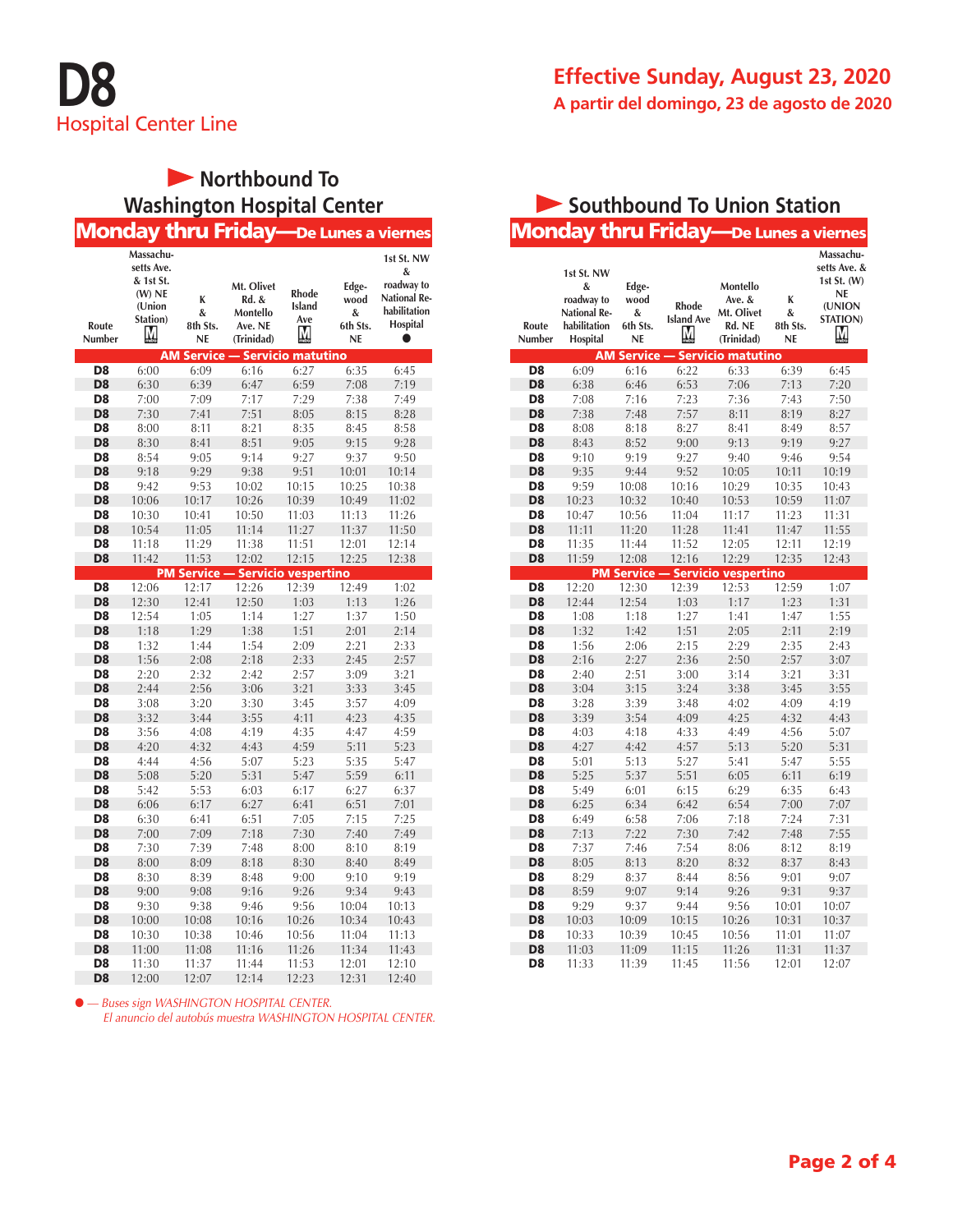### **Northbound To** Washington Hospital Center **Southbound To Union Station**

|                                  | Massachu-<br>setts Ave.<br>& 1st St.<br>$(W)$ NE<br>(Union | K<br>&                       | Mt. Olivet<br>Rd. &<br>Montello       | <b>Rhode</b><br>Island         | Edge-<br>wood<br>& | 1st St. NW<br>&<br>roadway to<br><b>National Re-</b><br>habilitation |
|----------------------------------|------------------------------------------------------------|------------------------------|---------------------------------------|--------------------------------|--------------------|----------------------------------------------------------------------|
| Route                            | Station)                                                   | 8th Sts.                     | Ave. NE                               | Ave                            | 6th Sts.           | Hospital                                                             |
| Number                           | M                                                          | <b>NE</b>                    | (Trinidad)                            | M                              | <b>NE</b>          | ●                                                                    |
|                                  |                                                            |                              | <b>AM Service - Servicio matutino</b> |                                |                    |                                                                      |
| D8                               | 6:00                                                       | 6:08                         | 6:15                                  | 6:25                           | 6:32               | 6:41                                                                 |
| D <sub>8</sub>                   | 6:30                                                       | 6:38                         | 6:45                                  | 6:55                           | 7:02               | 7:11                                                                 |
| D <sub>8</sub>                   | 7:00                                                       | 7:08                         | 7:16                                  | 7:27                           | 7:35               | 7:44                                                                 |
| D <sub>8</sub>                   | 7:30                                                       | 7:38                         | 7:46                                  | 7:57                           | 8:05               | 8:14                                                                 |
| D <sub>8</sub>                   | 8:00                                                       | 8:08                         | 8:16                                  | 8:27                           | 8:35               | 8:44                                                                 |
| D <sub>8</sub>                   | 8:27                                                       | 8:36                         | 8:44                                  | 8:57                           | 9:06               | 9:15                                                                 |
| D <sub>8</sub>                   | 8:48                                                       | 8:57                         | 9:05                                  | 9:18                           | 9:27               | 9:36                                                                 |
| D <sub>8</sub>                   | 9:12                                                       | 9:21                         | 9:29                                  | 9:42                           | 9:51               | 10:00                                                                |
| D <sub>8</sub>                   | 9:36                                                       | 9:45                         | 9:53                                  | 10:06                          | 10:15              | 10:24                                                                |
| D <sub>8</sub>                   | 10:00                                                      | 10:09                        | 10:17                                 | 10:30                          | 10:39              | 10:48                                                                |
| D <sub>8</sub>                   | 10:24                                                      | 10:33                        | 10:41                                 | 10:54                          | 11:03              | 11:12                                                                |
| D <sub>8</sub>                   | 10:48                                                      | 10:57                        | 11:05                                 | 11:18                          | 11:27              | 11:36                                                                |
| D <sub>8</sub><br>D <sub>8</sub> | 11:12                                                      | 11:22                        | 11:31                                 | 11:45                          | 11:55              | 12:04                                                                |
|                                  | 11:36                                                      | 11:46<br><b>PM Service -</b> | 11:55                                 | 12:09                          | 12:19              | 12:28                                                                |
| D <sub>8</sub>                   | 12:00                                                      | 12:10                        | 12:19                                 | - Servicio vespertino<br>12:33 | 12:43              | 12:52                                                                |
| D <sub>8</sub>                   | 12:24                                                      | 12:34                        | 12:43                                 | 12:57                          | 1:07               | 1:16                                                                 |
| D8                               | 12:48                                                      | 12:58                        | 1:07                                  | 1:21                           | 1:31               | 1:40                                                                 |
| D <sub>8</sub>                   | 1:12                                                       | 1:22                         | 1:31                                  | 1:45                           | 1:55               | 2:04                                                                 |
| D <sub>8</sub>                   | 1:36                                                       | 1:46                         | 1:55                                  | 2:09                           | 2:19               | 2:28                                                                 |
| D <sub>8</sub>                   | 2:00                                                       | 2:10                         | 2:19                                  | 2:33                           | 2:43               | 2:52                                                                 |
| D <sub>8</sub>                   | 2:24                                                       | 2:34                         | 2:43                                  | 2:57                           | 3:07               | 3:16                                                                 |
| D <sub>8</sub>                   | 2:48                                                       | 2:58                         | 3:07                                  | 3:21                           | 3:31               | 3:40                                                                 |
| D <sub>8</sub>                   | 3:12                                                       | 3:22                         | 3:31                                  | 3:45                           | 3:55               | 4:04                                                                 |
| D <sub>8</sub>                   | 3:36                                                       | 3:46                         | 3:55                                  | 4:09                           | 4:19               | 4:28                                                                 |
| D <sub>8</sub>                   | 4:00                                                       | 4:10                         | 4:19                                  | 4:33                           | 4:43               | 4:52                                                                 |
| D8                               | 4:24                                                       | 4:34                         | 4:43                                  | 4:57                           | 5:07               | 5:16                                                                 |
| D8                               | 4:48                                                       | 4:58                         | 5:07                                  | 5:21                           | 5:31               | 5:40                                                                 |
| D <sub>8</sub>                   | 5:12                                                       | 5:22                         | 5:31                                  | 5:43                           | 5:51               | 6:00                                                                 |
| D <sub>8</sub>                   | 5:36                                                       | 5:46                         | 5:55                                  | 6:07                           | 6:15               | 6:24                                                                 |
| D <sub>8</sub>                   | 6:00                                                       | 6:10                         | 6:19                                  | 6:31                           | 6:39               | 6:48                                                                 |
| D <sub>8</sub>                   | 6:30                                                       | 6:40                         | 6:49                                  | 7:01                           | 7:09               | 7:18                                                                 |
| D <sub>8</sub>                   | 7:00                                                       | 7:08                         | 7:16                                  | 7:27                           | 7:35               | 7:43                                                                 |
| D <sub>8</sub>                   | 7:30                                                       | 7:38                         | 7:46                                  | 7:57                           | 8:05               | 8:13                                                                 |
| D <sub>8</sub>                   | 8:00                                                       | 8:08                         | 8:16                                  | 8:27                           | 8:35               | 8:43                                                                 |
| D <sub>8</sub>                   | 8:30                                                       | 8:38                         | 8:46                                  | 8:57                           | 9:05               | 9:13                                                                 |
| D <sub>8</sub>                   | 9:00                                                       | 9:08                         | 9:16                                  | 9:27                           | 9:35               | 9:43                                                                 |
| D <sub>8</sub>                   | 9:30                                                       | 9:38                         | 9:46                                  | 9:57                           | 10:05              | 10:13                                                                |
| D <sub>8</sub>                   | 10:00                                                      | 10:08                        | 10:16                                 | 10:27                          | 10:35              | 10:43                                                                |
| D <sub>8</sub>                   | 10:30                                                      | 10:38                        | 10:46                                 | 10:57                          | 11:05              | 11:13                                                                |
| D <sub>8</sub>                   | 11:00                                                      | 11:08                        | 11:15                                 | 11:25                          | 11:32              | 11:40                                                                |
| D <sub>8</sub>                   | 11:30                                                      | 11:38                        | 11:45                                 | 11:55                          | 12:02              | 12:10                                                                |
| D <sub>8</sub>                   | 12:00                                                      | 12:08                        | 12:15                                 | 12:25                          | 12:32              | 12:40                                                                |

● *— Buses sign WASHINGTON HOSPITAL CENTER.*

*On four Federal holidays, Columbus Day, Veterans' Day, Martin Luther King, Jr. Day, and Presidents' Day, the Saturday schedule will be in effect.*

*Metrobus proveerá servicio con horario de sábado durante los cuatro días festivos de Columbus Day, Veterans Day, Martin Luther King Jr. Day, y Presidents' Day.*

# Saturday — Sábados **Saturday — Sábados**

| Route<br>Number                  | 1st St. NW<br>&<br>roadway to<br><b>National Re-</b><br>habilitation<br>Hospital | Edge-<br>wood<br>&<br>6th Sts.<br><b>NE</b> | Rhode<br><b>Island</b> Ave<br>M | Montello<br>Ave. &<br>Mt. Olivet<br>Rd. NE<br>(Trinidad) | K<br>&<br>8th Sts.<br><b>NE</b> | Massachu-<br>setts Ave. &<br>1st St. $(W)$<br><b>NE</b><br>(UNION<br><b>STATION)</b><br>М |
|----------------------------------|----------------------------------------------------------------------------------|---------------------------------------------|---------------------------------|----------------------------------------------------------|---------------------------------|-------------------------------------------------------------------------------------------|
|                                  |                                                                                  | <b>AM Service</b>                           |                                 | - Servicio matutino                                      |                                 |                                                                                           |
| D <sub>8</sub>                   | 6:10                                                                             | 6:16                                        | 6:22                            | 6:34                                                     | 6:39                            | 6:45                                                                                      |
| D <sub>8</sub>                   | 6:45                                                                             | 6:51                                        | 6:57                            | 7:09                                                     | 7:14                            | 7:20                                                                                      |
| D <sub>8</sub>                   | 7:15                                                                             | 7:21                                        | 7:27                            | 7:39                                                     | 7:44                            | 7:50                                                                                      |
| D <sub>8</sub>                   | 7:48                                                                             | 7:54                                        | 8:00                            | 8:12                                                     | 8:17                            | 8:23                                                                                      |
| D8                               | 8:18                                                                             | 8:25                                        | 8:32                            | 8:44                                                     | 8:50                            | 8:57                                                                                      |
| D <sub>8</sub>                   | 8:48                                                                             | 8:55                                        | 9:02                            | 9:14                                                     | 9:20                            | 9:27                                                                                      |
| D <sub>8</sub>                   | 9:19                                                                             | 9:26                                        | 9:33                            | 9:45                                                     | 9:51                            | 9:58                                                                                      |
| D <sub>8</sub>                   | 9:40                                                                             | 9:47                                        | 9:54                            | 10:06                                                    | 10:12                           | 10:19                                                                                     |
| D <sub>8</sub>                   | 10:04                                                                            | 10:11                                       | 10:18                           | 10:30                                                    | 10:36                           | 10:43                                                                                     |
| D <sub>8</sub>                   | 10:28                                                                            | 10:35                                       | 10:42                           | 10:54                                                    | 11:00                           | 11:07                                                                                     |
| D <sub>8</sub>                   | 10:52                                                                            | 10:59                                       | 11:06                           | 11:18                                                    | 11:24                           | 11:31                                                                                     |
| D <sub>8</sub><br>D <sub>8</sub> | 11:16                                                                            | 11:23                                       | 11:30<br>11:56                  | 11:42<br>12:08                                           | 11:48                           | 11:55<br>12:22                                                                            |
|                                  | 11:40                                                                            | 11:48<br><b>PM Service</b>                  |                                 | <b>Servicio vespertino</b>                               | 12:14                           |                                                                                           |
| D8                               | 12:10                                                                            | 12:18                                       | 12:26                           | 12:38                                                    | 12:44                           | 12:52                                                                                     |
| D <sub>8</sub>                   | 12:34                                                                            | 12:42                                       | 12:50                           | 1:02                                                     | 1:08                            | 1:16                                                                                      |
| D <sub>8</sub>                   | 12:58                                                                            | 1:06                                        | 1:14                            | 1:26                                                     | 1:32                            | 1:40                                                                                      |
| D <sub>8</sub>                   | 1:22                                                                             | 1:30                                        | 1:38                            | 1:50                                                     | 1:56                            | 2:04                                                                                      |
| D <sub>8</sub>                   | 1:46                                                                             | 1:54                                        | 2:02                            | 2:14                                                     | 2:20                            | 2:28                                                                                      |
| D <sub>8</sub>                   | 2:10                                                                             | 2:18                                        | 2:26                            | 2:38                                                     | 2:44                            | 2:52                                                                                      |
| D <sub>8</sub>                   | 2:34                                                                             | 2:41                                        | 2:48                            | 3:00                                                     | 3:06                            | 3:14                                                                                      |
| D <sub>8</sub>                   | 2:58                                                                             | 3:05                                        | 3:12                            | 3:24                                                     | 3:30                            | 3:38                                                                                      |
| D8                               | 3:22                                                                             | 3:29                                        | 3:36                            | 3:48                                                     | 3:54                            | 4:02                                                                                      |
| D <sub>8</sub>                   | 3:46                                                                             | 3:53                                        | 4:00                            | 4:12                                                     | 4:18                            | 4:26                                                                                      |
| D8                               | 4:10                                                                             | 4:17                                        | 4:24                            | 4:36                                                     | 4:42                            | 4:50                                                                                      |
| D <sub>8</sub>                   | 4:34                                                                             | 4:41                                        | 4:48                            | 5:00                                                     | 5:06                            | 5:14                                                                                      |
| D <sub>8</sub>                   | 4:58                                                                             | 5:05                                        | 5:12                            | 5:24                                                     | 5:30                            | 5:38                                                                                      |
| D <sub>8</sub>                   | 5:22                                                                             | 5:29                                        | 5:36                            | 5:48                                                     | 5:54                            | 6:02                                                                                      |
| D8                               | 5:46                                                                             | 5:53                                        | 6:00                            | 6:12                                                     | 6:18                            | 6:26                                                                                      |
| D <sub>8</sub>                   | 6:06                                                                             | 6:13                                        | 6:19                            | 6:30                                                     | 6:35                            | 6:42                                                                                      |
| D8                               | 6:30                                                                             | 6:37                                        | 6:43                            | 6:54                                                     | 6:59                            | 7:06                                                                                      |
| D <sub>8</sub>                   | 6:55                                                                             | 7:02                                        | 7:08                            | 7:19                                                     | 7:24                            | 7:31                                                                                      |
| D8                               | 7:23                                                                             | 7:30                                        | 7:36                            | 7:47                                                     | 7:52                            | 7:59                                                                                      |
| D <sub>8</sub>                   | 7:48                                                                             | 7:55                                        | 8:01                            | 8:12                                                     | 8:17                            | 8:24                                                                                      |
| D <sub>8</sub>                   | 8:18                                                                             | 8:25                                        | 8:31                            | 8:42                                                     | 8:47                            | 8:54                                                                                      |
| D <sub>8</sub>                   | 8:48                                                                             | 8:54                                        | 9:00                            | 9:11                                                     | 9:16                            | 9:22                                                                                      |
| D <sub>8</sub>                   | 9:18                                                                             | 9:24                                        | 9:30                            | 9:41                                                     | 9:46                            | 9:52                                                                                      |
| D <sub>8</sub>                   | 9:48                                                                             | 9:54                                        | 10:00                           | 10:11                                                    | 10:16                           | 10:22                                                                                     |
| D8                               | 10:18                                                                            | 10:24                                       | 10:30                           | 10:41                                                    | 10:46                           | 10:52                                                                                     |
| D <sub>8</sub>                   | 10:48                                                                            | 10:54                                       | 11:00                           | 11:11                                                    | 11:16                           | 11:22                                                                                     |
| D <sub>8</sub>                   | 11:18                                                                            | 11:24                                       | 11:30                           | 11:41                                                    | 11:46                           | 11:52                                                                                     |
| D <sub>8</sub>                   | 11:48                                                                            | 11:54                                       | 12:00                           | 12:11                                                    | 12:16                           | 12:22                                                                                     |

*On four Federal holidays, Columbus Day, Veterans' Day, Martin Luther King, Jr. Day, and Presidents' Day, the Saturday schedule will be in effect.*

*Metrobus proveerá servicio con horario de sábado durante los cuatro días festivos de Columbus Day, Veterans Day, Martin Luther King Jr. Day, y Presidents' Day.*